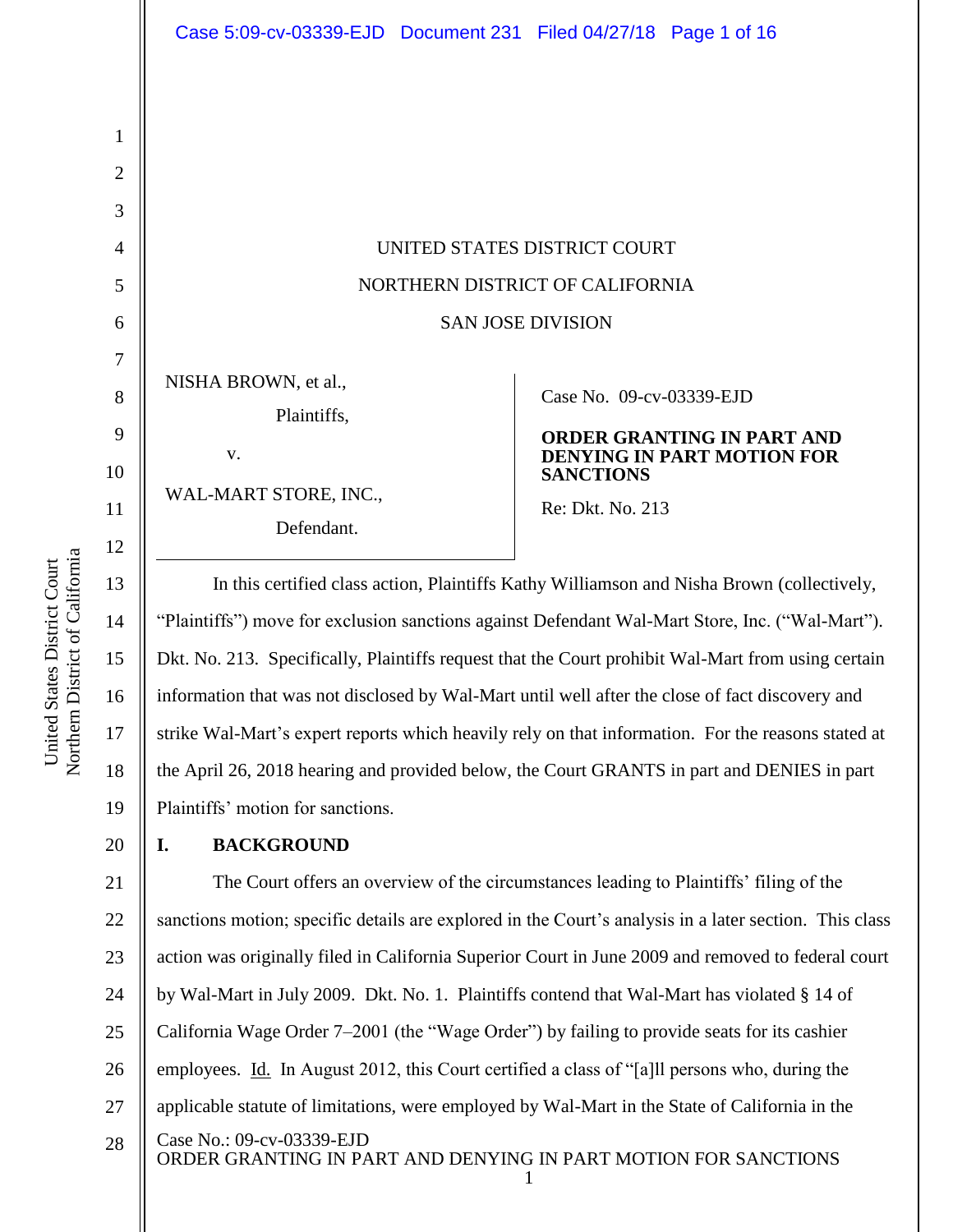position of Cashier." Dkt. No. 110 at 14. On appeal, the Ninth Circuit affirmed the certification order. See Brown v. Wal–Mart Stores, Inc., 651 F. App'x 672 (9th Cir. 2016). Thereafter, proceedings continued before this Court.

Of particular relevance here is the timing of discovery. With the case back in full swing, the Court set a fact discovery cutoff of December 31, 2017 and an expert discovery cutoff of March 30, 2018, with opening expert reports due on February 28, 2018 and rebuttal expert reports due on March 14, 2018. Dkt. Nos. 166, 167, 202. A couple events warrant mentioning.

On June 23, 2017, Plaintiffs served Wal-Mart with document requests, which sought, among other things, all documents supporting Wal-Mart's contention that the nature of cashiers' work at the front-end checkout lanes does not reasonably permit the use of a seat. Dkt. No. 213-8 at 2–3. Wal-Mart provided supplemental responses on September 8, 2017 in which it agreed to "produce a video of a California Wal-Mart cashier using a stool and videos depicting injuries to Wal-Mart associates and/or customers caused by stools for use by cashiers." Dkt. No. 213-10 at 3–4. Wal-Mart also generally indicated that it had "otherwise previously produced all nonprivileged, responsive documents or things in the demanded category that are in its possession, custody, or control." See id. By the end of fact discovery, Wal-Mart produced just over 87 hours' worth of video footage of California and non-California cashiers. Dkt. No. 213-1 ("Jones Decl.") ¶ 5; Dkt. No. 213-13 at 3.

Case No.: [09-cv-03339-EJD](https://ecf.cand.uscourts.gov/cgi-bin/DktRpt.pl?217321) ORDER GRANTING IN PART AND DENYING IN PART MOTION FOR SANCTIONS 19 20 21 22 23 24 25 26 27 28 Additionally, on October 31, 2017, Plaintiffs served another document request asking Wal-Mart to produce daily productivity reports (known as SWAS reports) for all cashier class members. Dkt. No. 213-11 at 2–3. In response, Wal-Mart noted that the "SWAS Reports are only available temporarily for a short period of time before being archived with an overseas vendor" but stated that Wal-Mart would produce the available SWAS reports responsive to Plaintiffs' request. Dkt. No. 213-12 at 3. By the close of fact discovery on December 31, 2017, Wal-Mart produced approximately 600 SWAS reports to Plaintiffs. Dkt. No. 223-7 ("Klevorn Decl.") ¶ 8. In reliance on Wal-Mart's disclosures, Plaintiffs filed their motion for summary judgment on January 2, 2018. Dkt. No. 192. The parties also fully briefed the issue whether this Court

1

2

3

4

5

6

7

8

9

10

11

12

13

14

15

16

17

18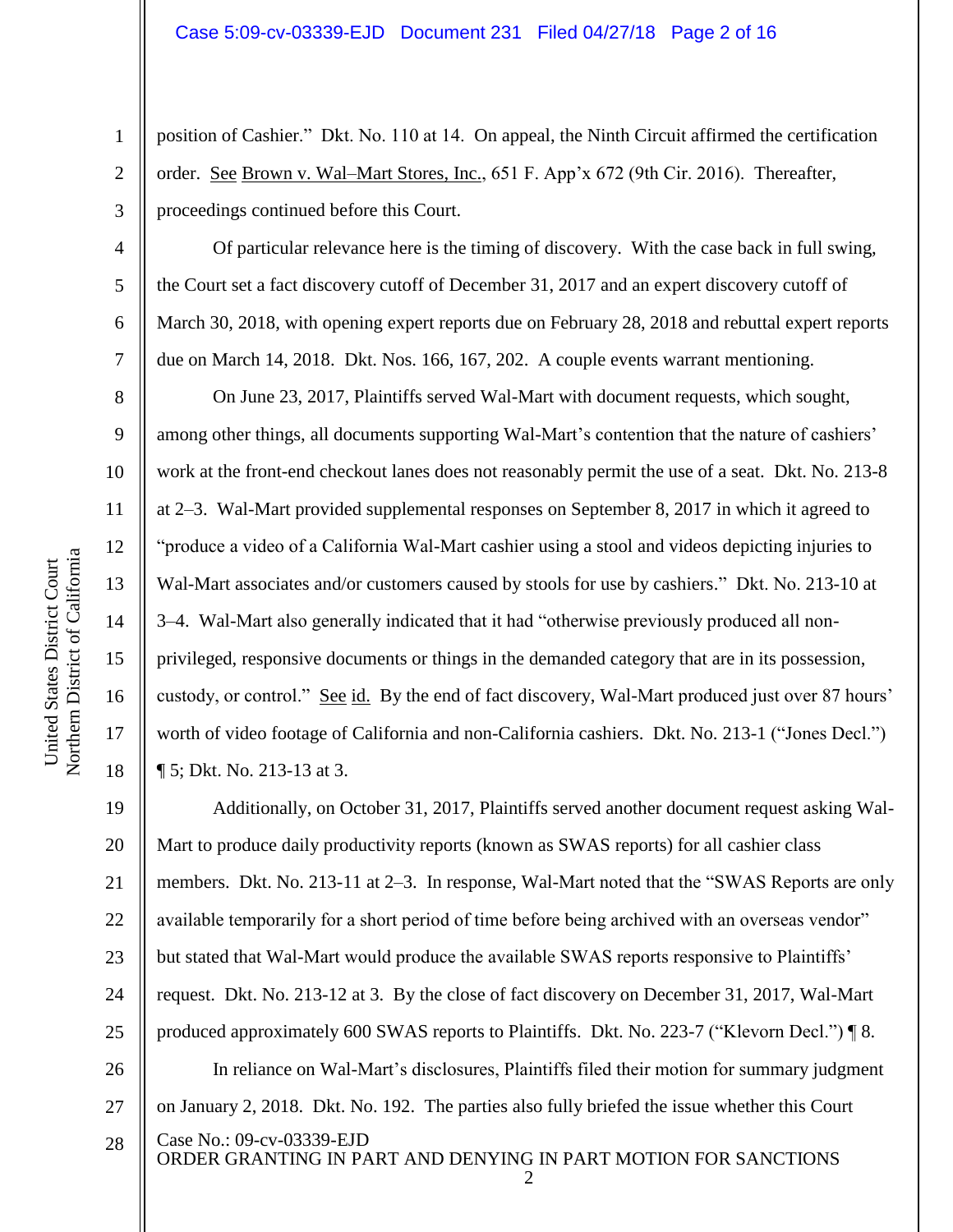2

3

4

5

6

7

8

9

10

11

12

13

14

15

16

17

18

should decertify the class in January and February 2018. Dkt. Nos. 193, 203, 205. Then, on March 1, 2018 (one day after the February 28, 2018 deadline), Wal-Mart uploaded three expert reports to its file-sharing site. Dkt. No. 213-3. When Plaintiffs began reviewing the reports, they noticed that Wal-Mart's experts had relied on a large amount of information that had never been disclosed or otherwise made available to Plaintiffs. Jones Decl. ¶¶ 7–9. Plaintiffs made multiple attempts to contact Wal-Mart on March 1 and 2, 2018; they finally got in touch on the afternoon of March 2, 2018. Id.  $\P$  10. During the ensuing phone call, Wal-Mart's counsel confirmed that Wal-Mart had provided information to its experts that had not been produced to Plaintiffs. Id.

Plaintiffs sought to remedy the situation quickly in light of the upcoming March 14, 2018 deadline to file rebuttal expert reports and the March 30, 2018 close of expert discovery. Id. But Wal-Mart had difficulty transmitting all of the data to Plaintiffs. Id. 11. On March 8, 2018, Plaintiffs received a large chunk of the evidence from Wal-Mart. Id. 12. However, information continued to trickle in throughout the month of March, with the last of the information becoming fully available to Plaintiffs on March 28, 2018. Dkt. No. 224-1 ("Coveney Decl.") ¶ 5. The volume of information that had not been produced was staggering. For example, while Wal-Mart had provided Plaintiffs with approximately 87 hours of video, Wal-Mart provided 650 hours of video to its expert. Jones Decl. ¶ 11. Similarly, whereas Wal-Mart turned over 600 SWAS reports to Plaintiffs during discovery, Wal-Mart gave 357,450 SWAS reports to its expert. Id. ¶ 12.

19 20 21 22 23 24 In the midst of these revelations, Plaintiffs filed their motion for sanctions on March 9, 2018. Dkt. No. 213 ("Mot."). To facilitate ongoing expert discovery, the Court moved the deadline for rebuttal reports to May 14, 2018 and the close of expert discovery to May 18, 2018. Dkt. No. 221. The Court also set a briefing schedule for the sanctions motion. Id. Wal-Mart filed its opposition on March 30, 2018, Dkt. No. 224 ("Opp."), and Plaintiffs filed their reply on April 6, 2018, Dkt. No. 225 ("Reply"). The Court held a hearing on April 26, 2018. Dkt. No. 228.

25

# **II. LEGAL STANDARD**

Case No.: [09-cv-03339-EJD](https://ecf.cand.uscourts.gov/cgi-bin/DktRpt.pl?217321) ORDER GRANTING IN PART AND DENYING IN PART MOTION FOR SANCTIONS 26 27 28 Federal Rule of Civil Procedure 26(a)(1) governs initial disclosures. Rule 26(a)(1)(A)(ii) mandates that parties, "without awaiting a discovery request," hand over "a copy—or a description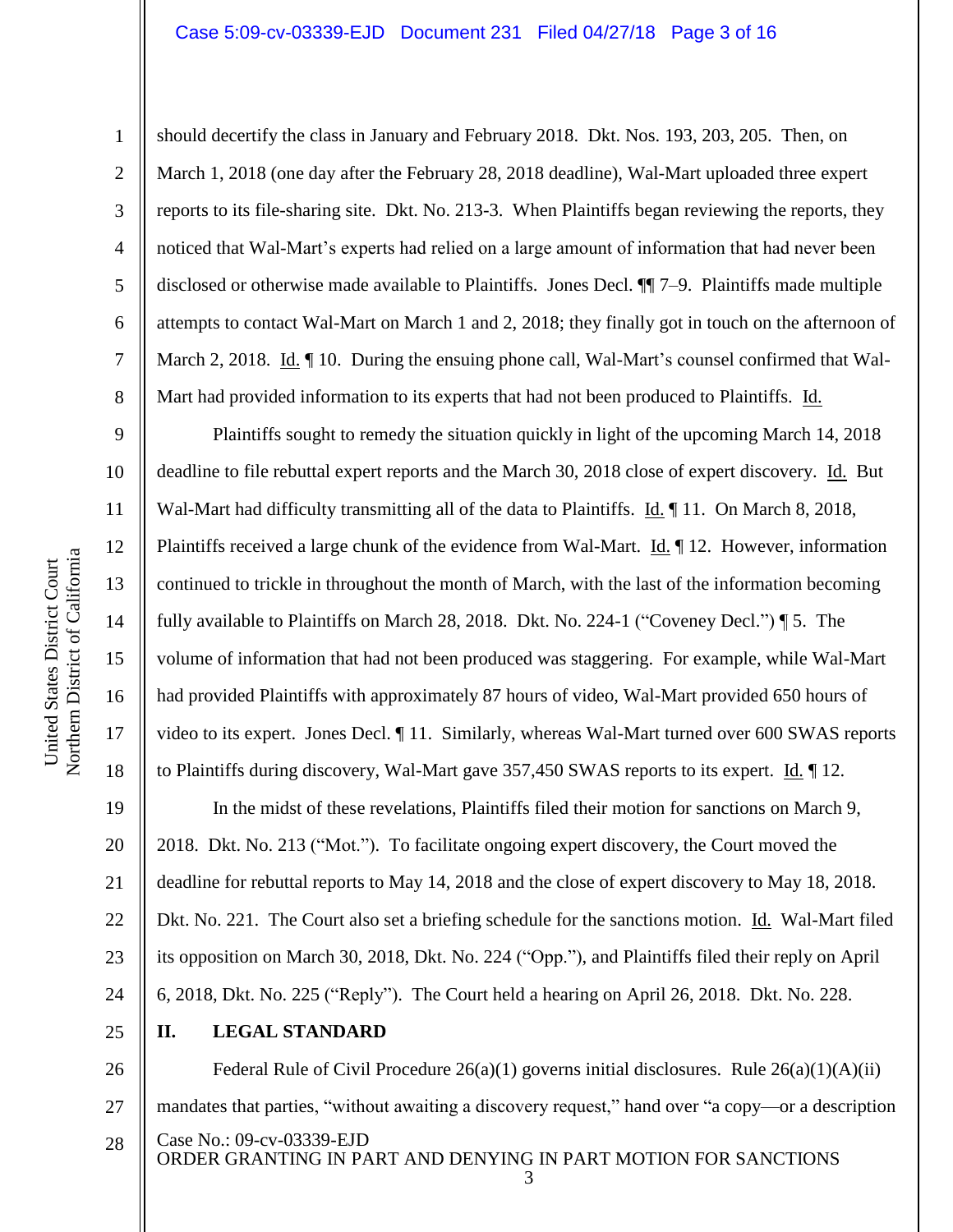2

3

4

5

6

7

8

9

12

13

14

15

17

18

19

21

28

by category and location—of all documents, electronically stored information, and tangible things that the disclosing party has in its possession, custody, or control and may use to support its claims or defenses." Rule  $26(e)(1)(A)$ , in turn, requires parties to supplement their prior disclosures "in a timely manner" when "the party learns that in some material respect the disclosure or response is incomplete or incorrect, and if the additional or corrective information has not otherwise been made known to the other parties during the discovery process or in writing." In this way, Rule 26(e) creates an "ongoing duty to supplement or correct prior disclosures or discovery responses" without the need for a request from another party. 8A Charles Alan Wright et al., Federal Practice and Procedure § 2048 (3d ed. 2017).

16 20 Failure to comply with Rule 26(a) or (e) is sanctionable under Rule  $37(c)(1)$ . That subsection provides that "[i]f a party fails to provide information . . . as required by Rule 26(a) or (e), the party is not allowed to use that information . . . to supply evidence on a motion, at a hearing, or at a trial, unless the failure was substantially justified or is harmless." Fed. R. Civ. P. 37(c)(1). The rule also lists other sanctions that a court may impose in addition to or in lieu of an exclusion sanction. See Fed. R. Civ. P.  $37(c)(1)(A)$ –(C). Rule  $37(c)(1)$  is "self-executing" and "automatic" in order to provide "a strong inducement for disclosure of material." Yeti by Molly, Ltd. v. Deckers Outdoor Corp., 259 F.3d 1101, 1106 (9th Cir. 2001) (quoting Fed. R. Civ. P. 37 advisory committee's note to 1993 amendment). Once a violation is shown, the non-compliant party seeking to introduce the information has the burden to demonstrate that the "failure to disclose the required information is substantially justified or harmless." Id. at 1106–07.

# **III. DISCUSSION**

22 23 24 25 26 27 Plaintiffs move for sanctions under Rule  $37(c)(1)$  on the basis that Wal-Mart provided certain information to three experts—Dr. Jeffrey Fernandez, Dr. Deborah Foster, and Dr. Yoram Wind—but did not disclose the information to Plaintiffs until months after the close of fact discovery. Plaintiffs request that the Court prohibit Wal-Mart from using the information, strike the three expert reports that rely in large part on that information, and order Wal-Mart to pay

Case No.: [09-cv-03339-EJD](https://ecf.cand.uscourts.gov/cgi-bin/DktRpt.pl?217321)

ORDER GRANTING IN PART AND DENYING IN PART MOTION FOR SANCTIONS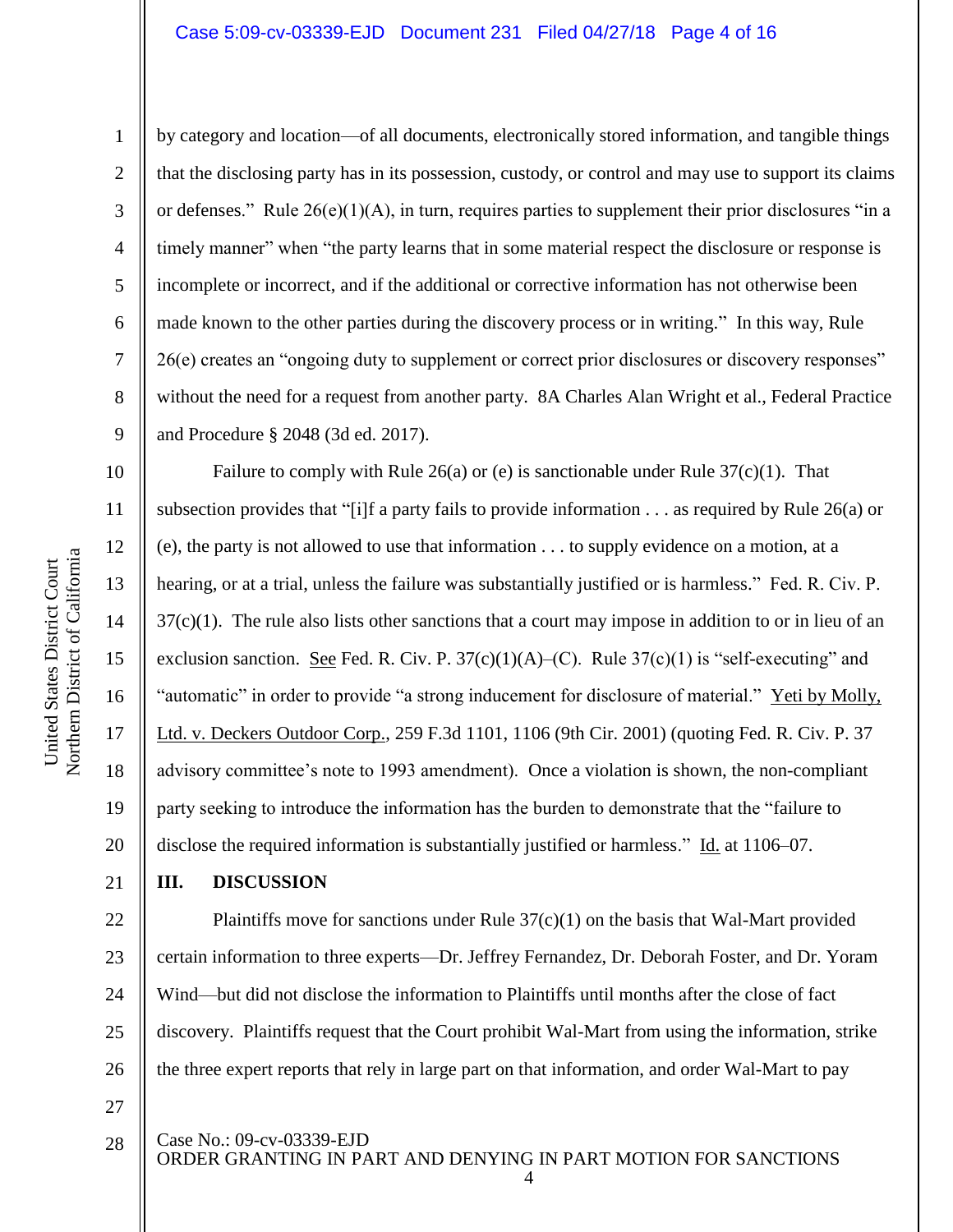\$65,275 in expenses incurred because of Wal-Mart's untimely production. Mot. at 1. The Court proceeds by scrutinizing Wal-Mart's conduct with respect to each of the three identified experts.

### **A. Dr. Fernandez**

Dr. Fernandez is an ergonomist who was retained by Wal-Mart to provide an opinion on the potential musculoskeletal effects that could result from cashiers performing their job while sitting. Wal-Mart brought Dr. Fernandez on board as a consultant expert on August 1, 2017. Dkt. No. 224-4 ("Sbardellati Decl.") ¶ 2. Dr. Fernandez requested two categories of information from Wal-Mart: (1) videos of cashiers performing their jobs and (2) cashier transaction data (known as "register pull data"). Id. 1 3. Wal-Mart sent the requested materials to its attorneys who promptly forwarded them along to Dr. Fernandez. Id. Specifically, Wal-Mart supplied 650 hours of video between December 20, 2017 and January 18, 2018 and supplied over 2.25 gigabytes of register pull data and analysis on December 26, 2017. *Id.*; Dkt. No. 213-6.<sup>1</sup> During fact discovery, which did not close until December 31, 2017, Plaintiffs were provided a total of 87 hours of video. Jones Decl. ¶ 11. They did not receive the remaining video or the register pull data used by Dr. Fernandez until March 8, 2018. Coveney Decl. ¶ 4; Jones Decl. ¶ 12. Even then, Plaintiffs had technical issues in accessing the videos, so Wal-Mart had to physically deliver the videos on March 26, 2018 and had to provide a program for Plaintiffs to view the videos on March 28, 2018. Coveney Decl. ¶¶ 4–5.

19 20 21 22 23 The data underlying Dr. Fernandez's report was not timely disclosed. Dr. Fernandez received relevant videos as early as December 20, 2017 and received the register pull data on December 26, 2017. Although both of these dates preceded the close of fact discovery, Wal-Mart did not disclose the same information to Plaintiffs within the December 31, 2017 deadline. Rather, Wal-Mart produced the information to Plaintiffs on March 8, 2018, over a week after the

24

 $\overline{a}$ 

25 26 27 <sup>1</sup> Also, Dr. Fernandez and his team conducted site visits of thirty-seven California Wal-Mart locations to take measurements of the dimensions of Wal-Mart's checkout lane configurations; these visits began at the end of October 2017 and most were completed by early December 2017, though a handful occurred on January 10 and 11, 2018. Dkt. No. 213-6.

Case No.: [09-cv-03339-EJD](https://ecf.cand.uscourts.gov/cgi-bin/DktRpt.pl?217321) ORDER GRANTING IN PART AND DENYING IN PART MOTION FOR SANCTIONS 5 28

1

2

3

4

5

6

7

8

9

10

11

12

13

14

15

16

17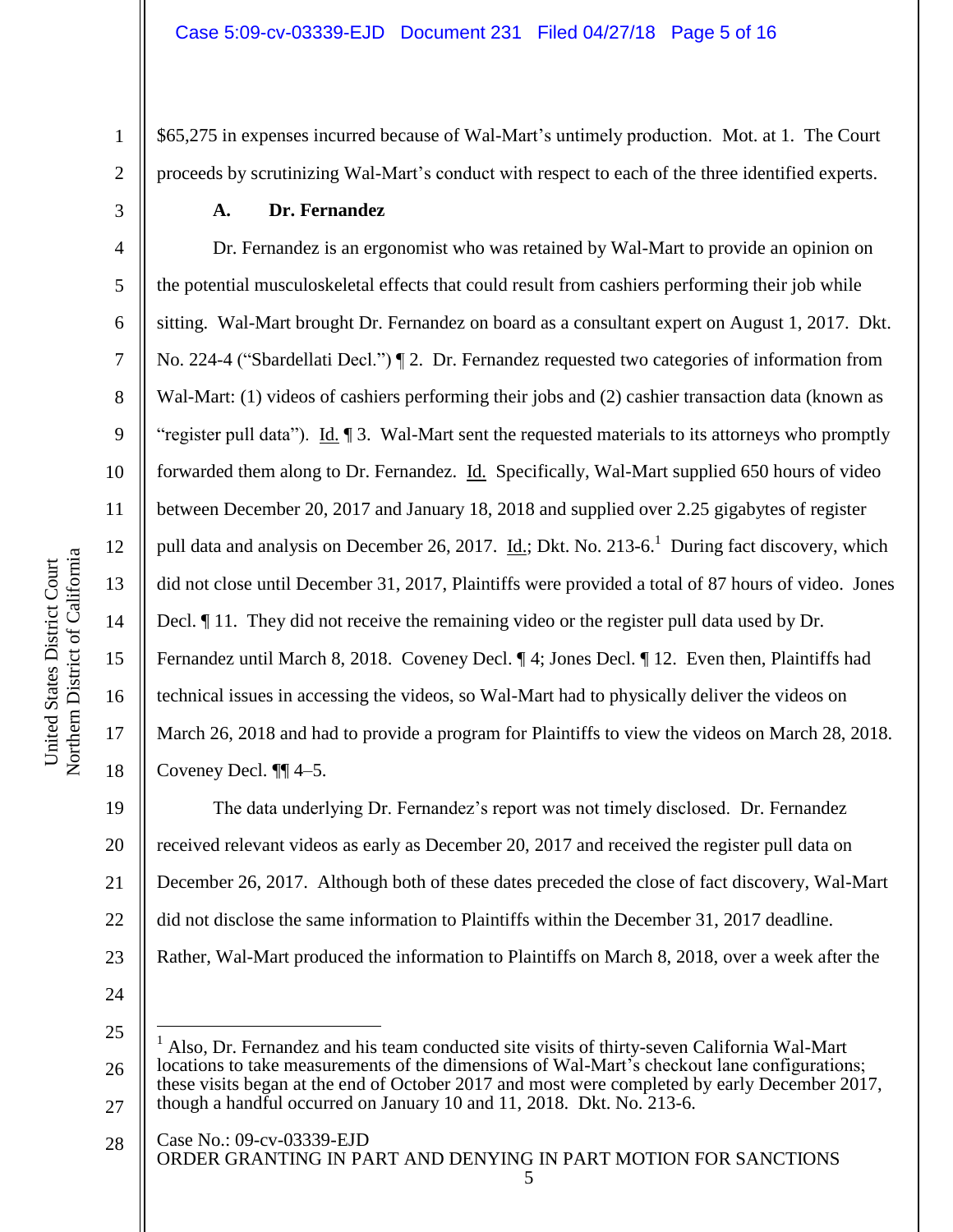February 28, 2018 deadline for the parties to file their opening expert reports. Importantly, too, Wal-Mart provided the information not on its own initiative but only after Plaintiffs recognized and inquired into the deficiency. These significant gaps in time demonstrate that Wal-Mart's supplemental disclosure was not made "in a timely manner" from the moment when Wal-Mart "learn[ed] that in some material respect [its] disclosure or response [wa]s incomplete." Fed. R. Civ. P. 26(e)(1)(A).

Wal-Mart's argument against untimeliness is unavailing. Wal-Mart points out that it did not upgrade Dr. Fernandez from a consulting expert to a testifying expert until February 22, 2018. Sbardellati Decl. ¶ 5. In Wal-Mart's view, it "complied with its Rule 26(a) [and (e)] disclosure requirements because it did not consider using the materials in support of its defense until Dr. Fernandez became a testifying expert." Opp. at 13. But Wal-Mart cites no legal precedent supporting its dividing line between consulting and testifying experts. And the text of Rule  $26(a)(1)$  dispels the notion that a party may wait to turn over pertinent materials until it has concrete plans to use them in support of its defense. Instead, the disclosing party must produce documents that it "has in its possession, custody, or control and *may* use to support its . . . defenses." Fed. R. Civ. P. 26(a)(1)(A)(ii) (emphasis added). Under that broad standard, Wal-Mart had an obligation to turn over the videos and register pull data well before it made the determination to designate Dr. Fernandez as a testifying expert in mid to late February.

19 20 21 22 23 24 25 26 27 The Court further notes that even the delay between Wal-Mart's decision to have Dr. Fernandez testify and Wal-Mart's production to Plaintiffs was unnecessary. The exact date of Wal-Mart's decision about Dr. Fernandez's expert status is unclear. Dr. Fernandez reviewed the information from Wal-Mart (including the videos and register pull data) and created a draft summary of his views, which Wal-Mart and its attorneys received on February 14, 2018. Sbardellati Decl. ¶ 5. Wal-Mart's declaration states: "At that time, it was determined that Dr. Fernandez would be designated as a testifying expert, and his retention agreement was revised accordingly on February 22, 2018." Id. Even assuming that the decision came closer to the end of

Case No.: [09-cv-03339-EJD](https://ecf.cand.uscourts.gov/cgi-bin/DktRpt.pl?217321)

ORDER GRANTING IN PART AND DENYING IN PART MOTION FOR SANCTIONS

6

Northern District of California Northern District of California United States District Court United States District Court

1

2

3

4

5

6

7

8

9

10

11

12

13

14

15

16

17

18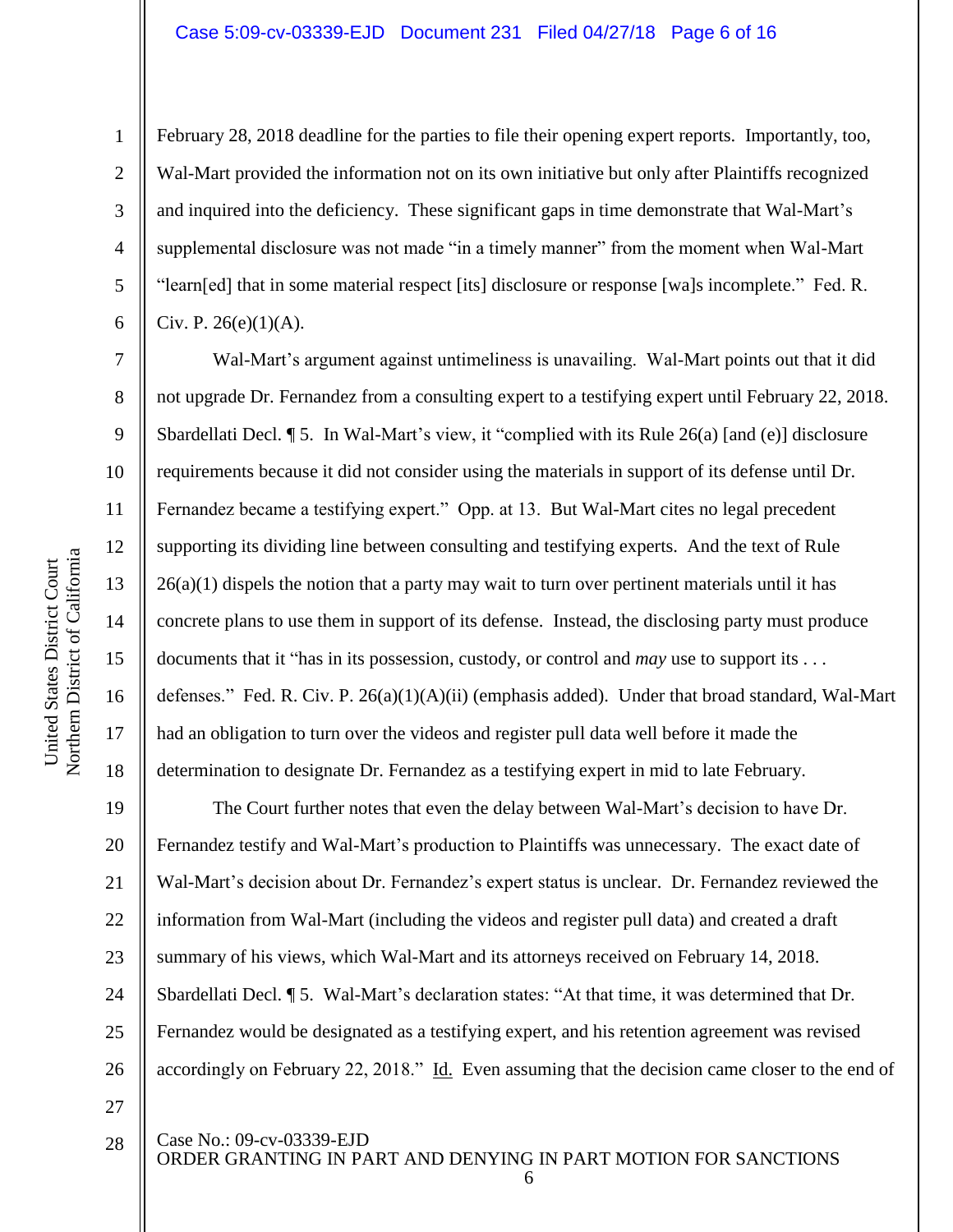the span from February 14 to February 22, Wal-Mart does not fully account for the further delay in providing the information to Plaintiffs.

In particular, the Court finds disingenuous Wal-Mart's representation that "[t]he materials that Dr. Fernandez considered in reaching his opinions were then disclosed on February 28, 2018." Opp. at 13. In fact, Wal-Mart did not give over the information until March 8, 2018, and only because Plaintiffs affirmatively requested it. Moreover, Plaintiffs' opening expert report was due on February 28, 2018, so it was critical that Wal-Mart provide the information relied on by its experts before that date. At a minimum, disclosure on February 22 could have facilitated a change in the case schedule to accommodate Plaintiffs' need to review the new information. By postponing, Wal-Mart further exacerbated the problem that Plaintiffs' expert was "in effect locked-in to the factual record as of the time fact discovery closed." Apple, Inc. v. Samsung Elecs. Co., No. 11-CV-01846-LHK, 2012 WL 3155574, at \*5 (N.D. Cal. Aug. 2, 2012). The Court need not say whether Wal-Mart's delay in late February was sufficient by itself to warrant sanctions under Rule  $37(c)(1)$ , but it supports a finding of untimeliness.

Case No.: [09-cv-03339-EJD](https://ecf.cand.uscourts.gov/cgi-bin/DktRpt.pl?217321) ORDER GRANTING IN PART AND DENYING IN PART MOTION FOR SANCTIONS 15 16 17 18 19 20 21 22 23 24 25 26 27 28 Wal-Mart's actions are made more problematic by the fact that Plaintiffs served document requests in June 2017 that were expansive enough to cover the videos and register pull data. Those requests sought all documents supporting Wal-Mart's contentions that "the nature of Cashier's work at the front end checkout lanes does not reasonably permit the use of a seat/stool," "the quality and effectiveness of the overall job performance of Cashiers would be hindered by providing Cashiers with a seat/stool," and "the physical layout of any of the front end checkout lanes . . . does not accommodate the use of a seat or stool by Cashiers." Dkt. No. 213-8 at 2–3. And Wal-Mart responded to those requests in September 2017 by agreeing to "produce a video of a California Wal-Mart cashier using a stool and videos depicting injuries to Wal-Mart associates and/or customers caused by stools for use by cashiers." Dkt. No. 213-10 at 3–4. That production suggests that the videos and register pull data that Wal-Mart provided to Dr. Fernandez also would have satisfied Plaintiffs' request. To make matters worse, Wal-Mart also verified to Plaintiffs that it had "otherwise previously produced all non-privileged, responsive documents or things in the

1

2

3

4

5

6

7

8

9

10

11

12

13

14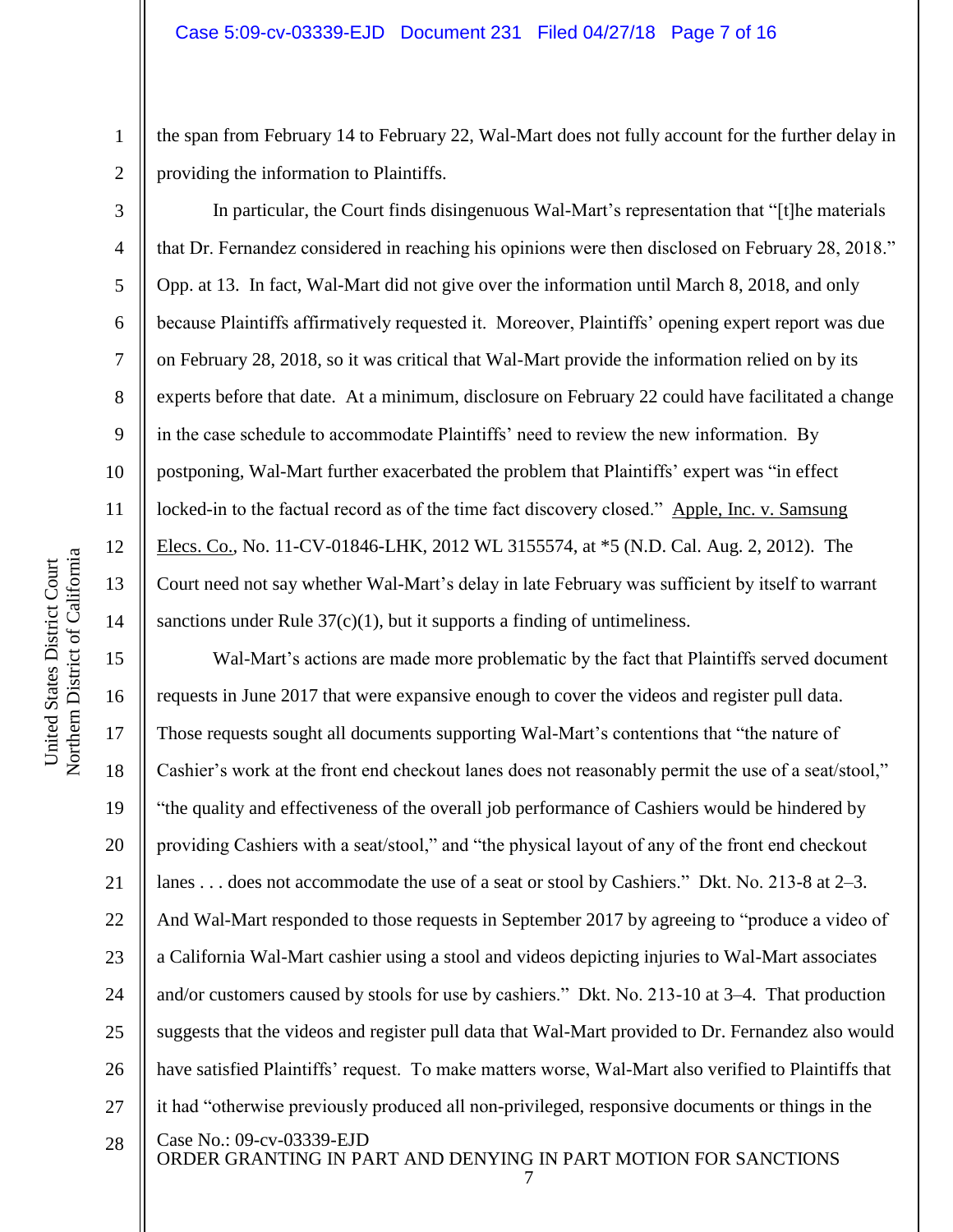2

3

4

5

6

demanded category that are in its possession, custody, or control." See id. Even if all of that were not enough, in October 2017, Wal-Mart explicitly listed "[v]ideo footage depicting cashiers working in cash wraps while standing" and "[d]ata related to cashier efficiency" as categories of documents that Wal-Mart "contemplated to be used in support of the material allegations of its Answer or to rebut the material allegations of Plaintiff's complaint." Dkt. No. 213-13 at 2–3. Thus, Wal-Mart did not disclose the data underlying Dr. Fernandez's report in a timely manner.

7 8 9 10 14 15 16 17 18 19 20 21 22 23 24 25 26 Nor has Wal-Mart established that its untimely disclosure was substantially justified or harmless. Fed. R. Civ. P.  $37(c)(1)$ . The Court has already discounted Wal-Mart's sole justification for being late—namely, that Dr. Fernandez did not become a testifying expert until late February 2018. Opp. at 14. With respect to harm, Wal-Mart asserts that Plaintiffs have not suffered any prejudice because they still have time to conduct expert discovery and prepare their rebuttal reports. *Id.* at 15. The Court disagrees. Wal-Mart withheld a massive amount of information: while Wal-Mart produced 87 hours of video to Plaintiffs during discovery, it produced 650 hours of video and over 2.25 gigabytes of register pull data to Dr. Fernandez. Plaintiffs could not have reviewed any of this information before March 8, 2018, as the information was in Wal-Mart's exclusive control. Because fact discovery closed on December 31, 2017, Plaintiffs have been prevented from conducting follow up discovery or depositions related to this information. See Mot. at 20. The prejudice suffered by Plaintiffs is also heightened because they have filed a summary judgment motion in reliance on Wal-Mart's representations that it had produced all documents supporting its contentions. Although Wal-Mart is willing to allow additional fact discovery as necessary, see Opp. at 15, such accommodations would require significant further changes to the case schedule. See Hoffman v. Constr. Protective Servs., Inc., 541 F.3d 1175, 1180 (9th Cir. 2008) ("[M]odifications to the court's and the parties' schedules supports a finding that the failure to disclose was not harmless."); Wong v. Regents of Univ. of Cal., 410 F.3d 1052, 1062 (9th Cir. 2005) ("Disruption to the schedule of the court and other parties in that manner is not harmless.").

27

28

Case No.: [09-cv-03339-EJD](https://ecf.cand.uscourts.gov/cgi-bin/DktRpt.pl?217321)

ORDER GRANTING IN PART AND DENYING IN PART MOTION FOR SANCTIONS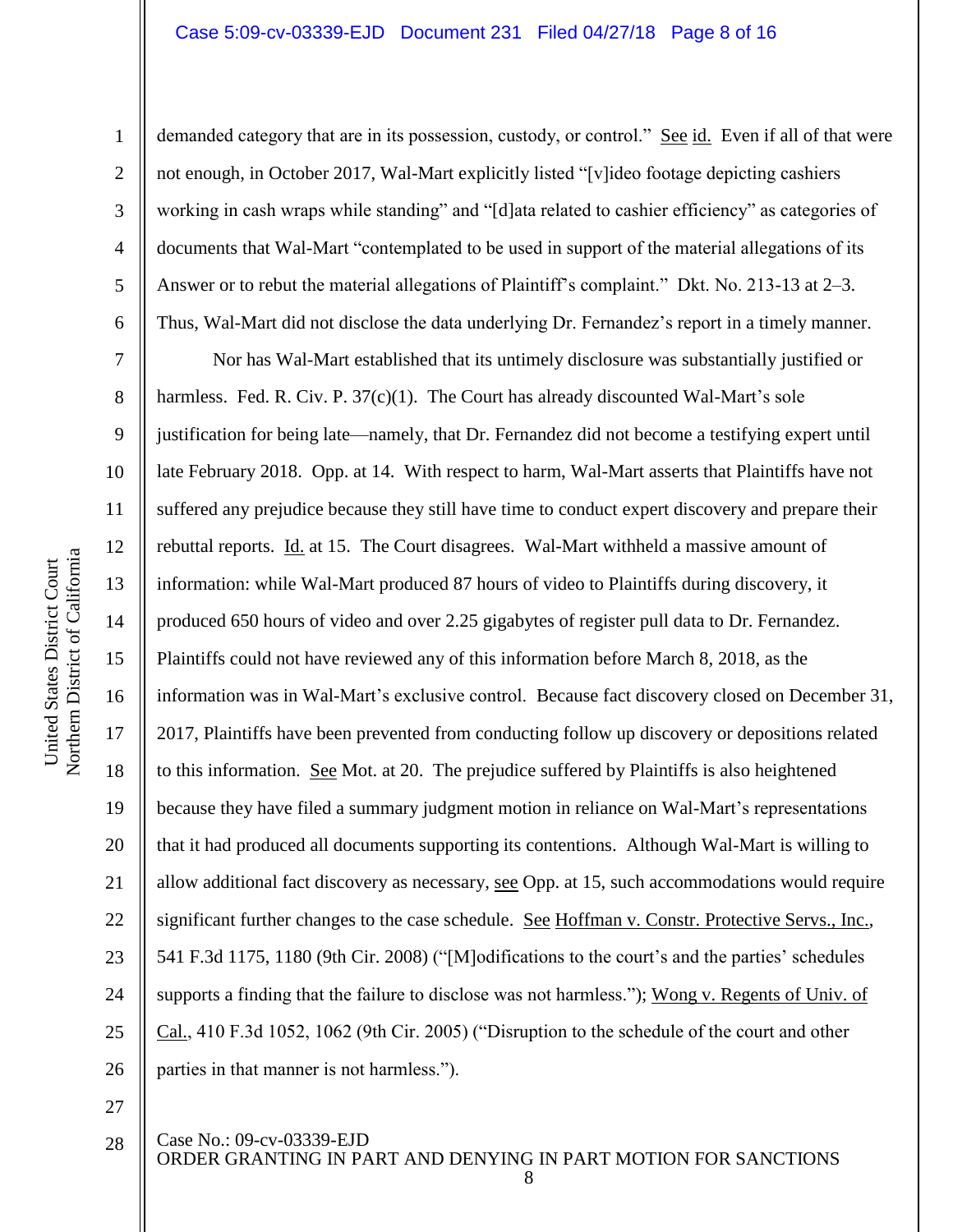10 11 12 Northern District of California Northern District of California 13 14 15 17

United States District Court

United States District Court

1

2

3

4

5

6

7

8

9

Wal-Mart's tardiness has also affected expert discovery. To be sure, the Court has extended expert discovery deadlines, so Plaintiffs have until May 14, 2018 to prepare rebuttal reports and until May 18, 2018 to conduct depositions. But the deadline to designate experts and serve opening reports expired before Plaintiffs received the information from Wal-Mart. And the consequences are readily apparent. Plaintiffs have been precluded from assessing whether additional experts are needed in light of the undisclosed information. Further, Plaintiff's expert was required to file his opening report with a proverbial hand tied behind his back because he did not have the full range of factual information available to him and so could not advance his own affirmative analysis of the information. See Apple, 2012 WL 3155574, at \*5 ("Although expert discovery had not yet concluded, the experts were in effect locked-in to the factual record as of the time fact discovery closed and could not test the factual basis for the newly amended contentions by conducting additional discovery."). The Court cannot unring that bell without upsetting the entire case schedule. See Hoffman, 541 F.3d at 1180. Accordingly, Wal-Mart has failed to meet its burden to show substantial justification or harmlessness.

16 18 19 20 21 22 23 24 25 26 Having determined that sanctions are appropriate, the Court must decide what sanction to impose. Although Rule 37(c)(1) enumerates examples of sanctions that a court may impose in addition to or instead of an exclusion sanction, "in the ordinary case, violations of Rule 26 may warrant evidence preclusion." R & R Sails, Inc. v. Ins. Co. of Pa., 673 F.3d 1240, 1247 (9th Cir. 2012). Where, as here, an exclusion sanction does not amount to dismissal of a claim, it need not be accompanied by a finding of willfulness or bad faith. Id. The Court finds that exclusion is warranted here. This Court has already issued an exclusion sanction against Wal-Mart in this case for noncompliance with Rule 26—specifically, Wal-Mart failed to timely disclose the identities of fifteen declarants before filing an opposition to Plaintiffs' motion for class certification. Dkt. No. 110 at 4. The Court explained that Wal-Mart's untimeliness "deprived [Plaintiffs] of the opportunity to depose these declarants" and concluded that exclusion was justified. Id. The Ninth Circuit affirmed the imposition of that sanction on appeal. Brown, 651 F. App'x at 674.

27 28

Case No.: [09-cv-03339-EJD](https://ecf.cand.uscourts.gov/cgi-bin/DktRpt.pl?217321)

ORDER GRANTING IN PART AND DENYING IN PART MOTION FOR SANCTIONS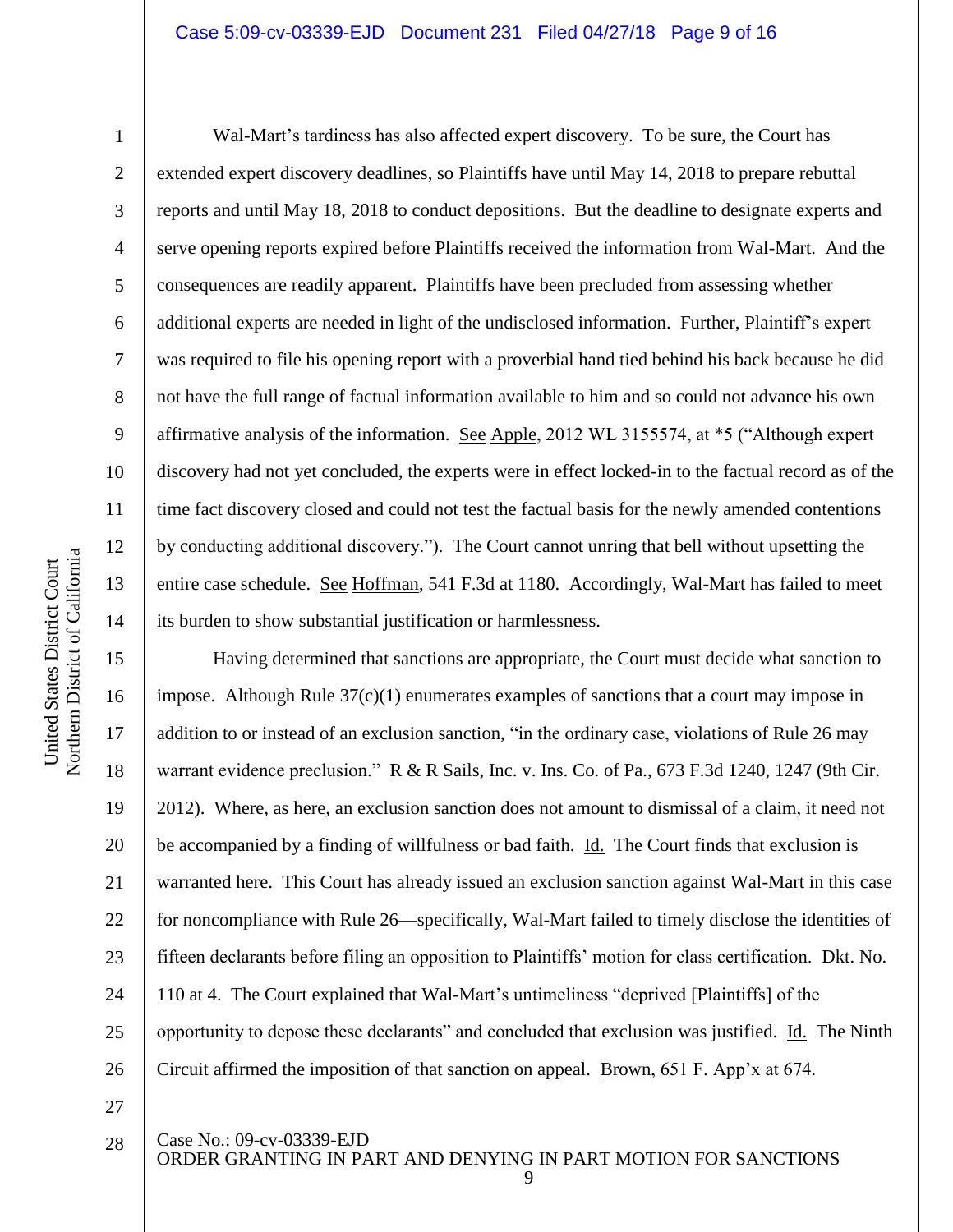2

3

4

5

6

7

8

9

10

11

12

13

14

15

16

17

18

19

20

21

Here, Wal-Mart withheld a substantial amount of information that bears on Plaintiffs' case while simultaneously providing that same information to its own expert, Dr. Fernandez. Plaintiffs were understandably surprised by the late production: not only did it far outweigh in quantity and quality the information that had previously been produced, but it also came after the deadlines for fact discovery and opening expert reports had passed. A lesser sanction would not be appropriate. By producing the videos and register pull data after the close of fact discovery, Wal-Mart has prevented Plaintiffs from conducting further fact discovery related to that information and from incorporating those findings into Plaintiffs' opening expert report. The only way to restore both parties to equal footing with respect to the videos and register pull data is to exclude them. The Court also notes that exclusion of this evidence (and striking of the related expert report) does not eviscerate Wal-Mart's case, as Wal-Mart still has other evidence and arguments that it may proceed with. Accordingly, the Court precludes Wal-Mart from using the videos and register pull data and strikes Dr. Fernandez's expert report to the extent that it relies on the excluded videos and register pull data.

# **B. Dr. Foster**

The sanctions dispute with respect to Dr. Foster centers on Wal-Mart's production of SWAS reports.<sup>2</sup> Dr. Foster is an economist who was retained by Wal-Mart on February 16, 2018 to provide an opinion on the average productivity of seated cashiers versus standing cashiers. Kelvorn Decl.  $\P$  11. For this reason, it was important for her to review the SWAS reports, which are productivity reports that include statistics about the number of items and customers each cashier handles.

22 23 24 25 Wal-Mart provided a much smaller universe of SWAS reports to Plaintiffs during discovery than to Dr. Foster. On October 31, 2017, Plaintiffs served a document request singling out SWAS reports: their demand for production requested that Wal-Mart produce "[a]ll Associate

26

 $\overline{a}$ 

<sup>27</sup> Wal-Mart also provided Dr. Foster with data relating to accommodations requests made by California cashiers for a seat or stool under Wal-Mart's accommodations policy.

Case No.: [09-cv-03339-EJD](https://ecf.cand.uscourts.gov/cgi-bin/DktRpt.pl?217321) ORDER GRANTING IN PART AND DENYING IN PART MOTION FOR SANCTIONS 28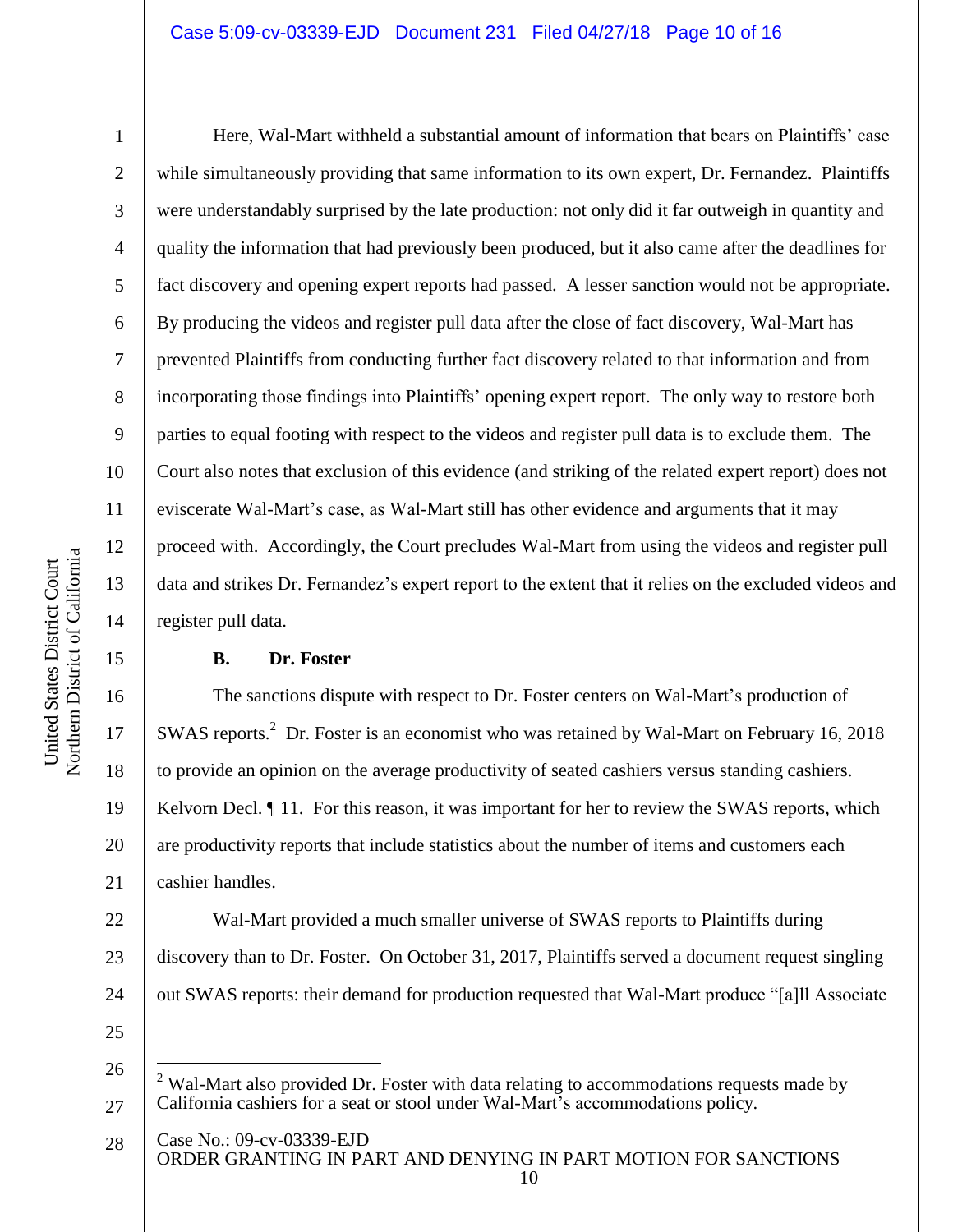SWAS Reports for front end Cashiers for all of YOUR California stores during the time period that a front end Cashier CLASS MEMBER was allowed to use a seat/stool during the performance of his/her work during the CLASS PERIOD." Dkt. No. 213-11 at 2–3. Wal-Mart's December 4, 2017 response objected to the request as burdensome, stating that the "SWAS Reports are only available temporarily for a short period of time before being archived with an overseas vendor." Dkt. No. 213-12 at 3. Apparently, the SWAS reports are "maintained on an active basis for three days, with any older reports archived." Klevorn Decl. ¶ 5. However, Wal-Mart indicated that it would "produce the available Associate SWAS Reports responsive to [Plaintiffs'] request." Dkt. No. 213-12 at 3. Wal-Mart faced some difficulties in the retrieval process because its personnel had to extract SWAS reports individually using a laborious thirteen-step process. Klevorn Decl. ¶ 7. By the close of fact discovery on December 31, 2017, Wal-Mart produced approximately 600 SWAS reports to Plaintiffs. Id. 18.

13 14 15 16 17 18 19 20 21 22 23 24 25 26 27 That number pales in comparison to the 357,450 SWAS reports that Wal-Mart provided to Dr. Foster. Jones Decl. ¶ 12. As Wal-Mart's declarant describes it, "[a]fter the close of fact discovery, recognizing that the SWAS reports may be used by Wal-Mart in this matter, Wal-Mart renewed its efforts to retrieve any remaining SWAS reports that were practically available." Klevorn Decl. ¶ 9. On February 15, 2018, Wal-Mart contacted the third-party vendor that manages access to the archive database to ask if SWAS reports could be pulled in batches; the vendor said it was not possible. Id. However, another vendor solved the problem by writing software that would allow the reports to be pulled electronically in batches.  $\underline{Id}$ .  $\P$  10. That vendor began pulling all of the available reports on February 20, 2018 and finished on February 23, 2018. Id. ¶¶ 10–11. Wal-Mart forwarded the SWAS reports to its counsel that day (February 23, 2018), and counsel provided them to Dr. Foster the same day. Id. After Plaintiffs contacted Wal-Mart on March 2, 2018 regarding the deficient disclosure in connection with Dr. Foster's February 28, 2018 expert report, the missing 356,850 SWAS reports were uploaded to the file-sharing site on March 5, 2018 and a DVD containing PDF copies was delivered on March 8, 2018. Coveney Decl. ¶ 3; Jones Decl. ¶ 12.

Case No.: [09-cv-03339-EJD](https://ecf.cand.uscourts.gov/cgi-bin/DktRpt.pl?217321) ORDER GRANTING IN PART AND DENYING IN PART MOTION FOR SANCTIONS 11 28

1

2

3

4

5

6

7

8

9

10

11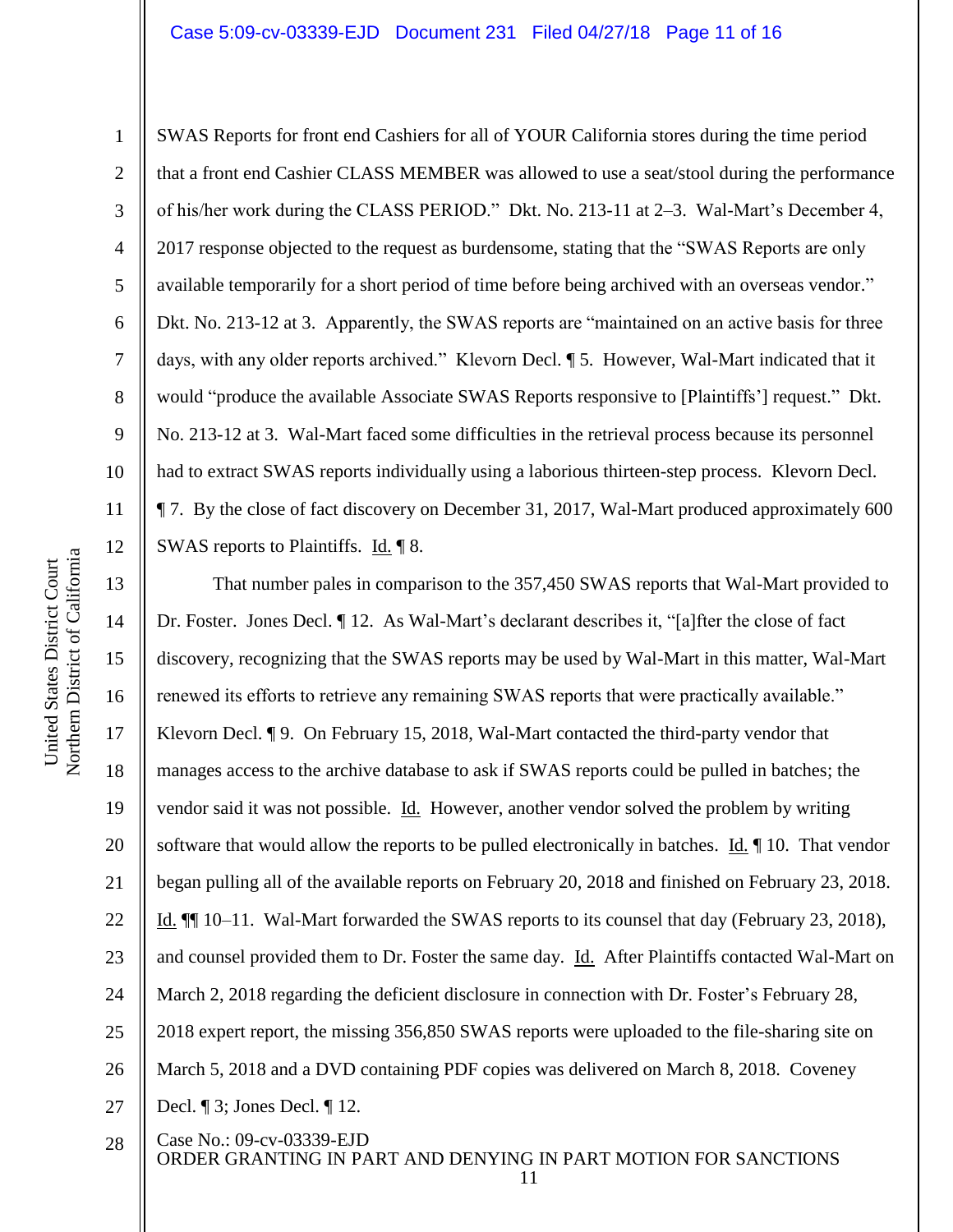2

3

4

5

6

7

8

9

10

11

12

28

The Court finds that the additional SWAS reports were not timely disclosed. Plaintiffs' October 31, 2017 document request sought all SWAS reports for the cashier class members. Wal-Mart produced only 600 SWAS reports to Plaintiffs by the close of fact discovery on December 31, 2017. Nevertheless, at that time, Wal-Mart's duty to supplement had already been triggered because Wal-Mart was fully aware that its disclosure was materially incomplete. See Fed. R. Civ. P.  $26(e)(1)(A)$ . Yet Wal-Mart never informed Plaintiffs that it had not produced all of the SWAS reports or that it was continuing to collect SWAS reports. Nor does Wal-Mart identify any steps that it was taking in the interim to secure the SWAS reports. Rather, it appears that Wal-Mart did nothing to pursue the outstanding SWAS reports until February 15, 2018 when Wal-Mart decided that the reports would be helpful for its own case. At that point, Wal-Mart made arrangements and sorted out the batching problems so that the vendors could provide the remaining 356,850 SWAS reports on February 23, 2018.

13 14 15 16 17 18 19 20 21 22 23 24 25 26 27 The difficulty associated with retrieving the SWAS reports does not make Wal-Mart's early March disclosure timely or excuse the delay. Wal-Mart does not advance an argument that the SWAS reports were outside its "possession, custody, or control" merely because a third-party vendor maintains the archive database. See Fed. R. Civ. P.  $26(a)(1)(A)(ii)$ . Even if Wal-Mart "had difficulties retrieving the universe of available SWAS reports and expended substantial time, effort and resources to obtain them," Opp. at 8, there is no explanation for the one-and-a-half month gap (from the end of December 2017 to mid-February 2018) where Wal-Mart ceased all retrieval efforts. Indeed, had Wal-Mart asked its vendor to confront the batching problem in December 2017, the vendor could have implemented the simple solution that drastically cut down the recovery time. Wal-Mart's one-and-a-half month hiatus is made all the more troubling by the fact that Wal-Mart's statements were likely to mislead Plaintiffs into believing that all of the relevant SWAS reports had been turned over. Wal-Mart never clarified or qualified its December 2017 response to Plaintiffs' document request that it would "produce the available Associate SWAS Reports responsive to [Plaintiffs'] request." Dkt. No. 213-12 at 3. And Wal-Mart had

Case No.: [09-cv-03339-EJD](https://ecf.cand.uscourts.gov/cgi-bin/DktRpt.pl?217321)

ORDER GRANTING IN PART AND DENYING IN PART MOTION FOR SANCTIONS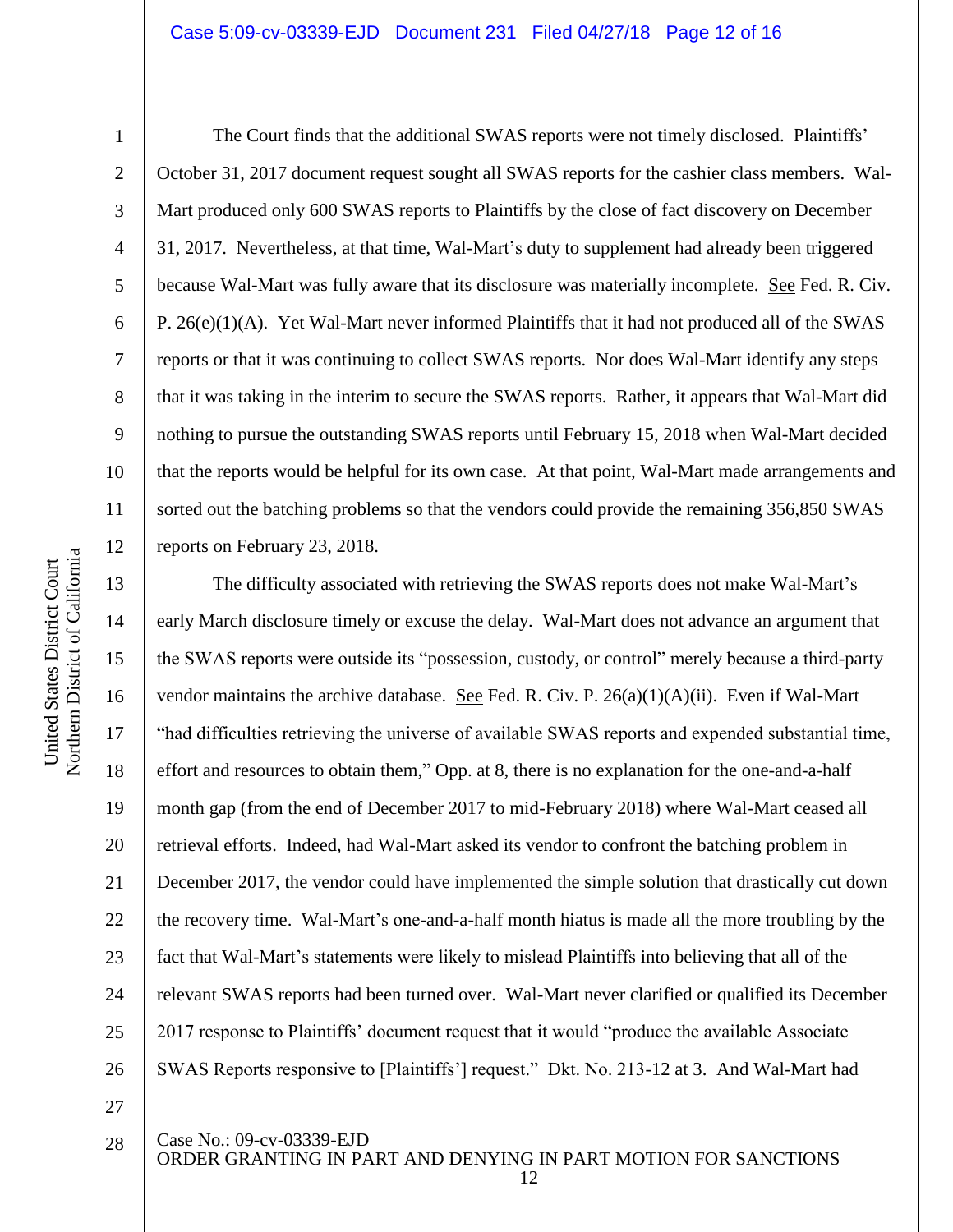otherwise identified "[d]ata related to cashier efficiency" and "data related to variants in product mix" as categories of documents to be used in Wal-Mart's defense. Dkt. No. 213-13 at 2–3.

Further underscoring the untimeliness is the gap between Wal-Mart receiving the full set of SWAS reports and its production to Plaintiffs. Wal-Mart contends that "Plaintiffs were made aware of the full scope of the SWAS reports a mere five days after they came into the possession of Wal-Mart." Opp. at 10. That statement might be technically correct, but it obfuscates the fact that Plaintiffs alerted Wal-Mart—not vice versa—about the missing SWAS reports and the fact that Plaintiffs did not have the SWAS reports in hand until March 5, 2018 at the earliest. Even setting aside those issues, it is unclear why Wal-Mart waited five days from receiving the SWAS reports on February 23, 2018 to bring them to Plaintiffs' attention. Plaintiffs had asked for this exact set of information from Wal-Mart on October 31, 2017, and time was of the essence because Plaintiffs' opening expert report was due on February 28, 2018. In light of these circumstances, the Court concludes that Wal-Mart did not disclose the extra 356,850 SWAS reports in a timely manner.

Case No.: [09-cv-03339-EJD](https://ecf.cand.uscourts.gov/cgi-bin/DktRpt.pl?217321) ORDER GRANTING IN PART AND DENYING IN PART MOTION FOR SANCTIONS 15 16 17 18 19 20 21 22 23 24 25 26 27 28 Wal-Mart has not made a showing that its untimely disclosure was substantially justified or harmless. Fed. R. Civ. P. 37(c)(1). Wal-Mart does not raise any substantial justifications beyond those already rejected above. Opp. at 14. And most of Wal-Mart's harmlessness contentions repeat those already addressed with respect to Dr. Fernandez. Id. at 15. Wal-Mart's SWASspecific arguments miss the mark. Wal-Mart argues that "[b]ecause Wal-Mart had already produced some SWAS reports, Plaintiffs should have been or actually were aware of the content, substance and layout of the SWAS reports." Id. at 10; id. at 11 ("[A]ll Plaintiffs received [in Wal-Mart's subsequent disclosure] was more of the same information."). What Wal-Mart fails to appreciate is that Plaintiffs did not have access to the particular information in the undisclosed SWAS reports. Wal-Mart does not suggest that the 600 SWAS reports that were timely disclosed are representative of the entire set of reports, and Wal-Mart would need to justify that claim given the significant disparity between the amounts disclosed and not disclosed. Because Plaintiffs did not have the additional 356,850 SWAS reports before February 28, 2018, they lost the opportunity

1

2

3

4

5

6

7

8

9

10

11

12

13

14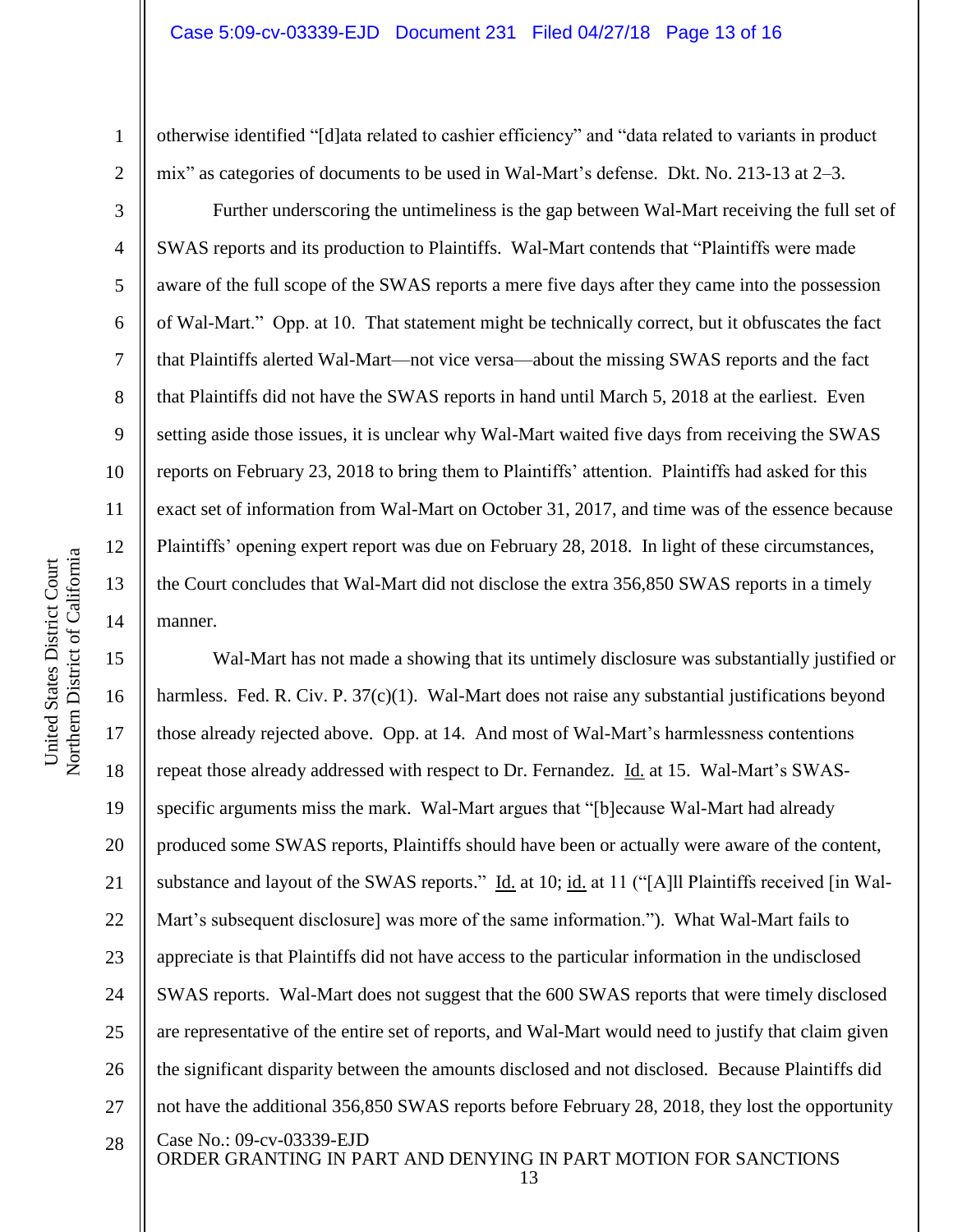to have their expert consider them in his opening expert report and develop an affirmative case based on all of the evidence. Deposing Dr. Foster and preparing a rebuttal report would not fully cure that prejudice because those acts involve dissecting and critiquing Dr. Foster's analysis, not presenting Plaintiffs' own contentions. Thus, Wal-Mart has not shown harmlessness.

As with Dr. Fernandez, the Court finds it appropriate to follow the usual course that "violations of Rule 26 may warrant evidence preclusion."  $R \& R$  Sails, 673 F.3d at 1247. Wal-Mart's actions here are particularly egregious because Plaintiffs expressly requested the SWAS reports, but Wal-Mart produced a very small fraction without informing Plaintiffs that production was incomplete. Then, Wal-Mart turned around and retrieved the SWAS reports for itself, giving them to its own expert, Dr. Foster, but still holding them back from Plaintiffs. Wal-Mart provided the additional 356,850 SWAS reports only after Plaintiffs affirmatively asked for them, and, by that time, fact discovery had closed and the deadline for expert opening reports had elapsed. Wal-Mart thus stripped Plaintiffs of the opportunity to engage in further fact discovery and have their expert consider this evidence in his opening expert report. Exclusion is commensurate with the harm caused by Wal-Mart's failure to timely disclose and has been endorsed in previous cases presenting similar circumstances. See, e.g., Jones v. Travelers Cas. Ins. Co. of Am., 304 F.R.D. 677, 682 (N.D. Cal. 2015). Because Dr. Foster's report relies almost exclusively on the SWAS reports, the Court also strikes her expert report in its entirety. The Court reiterates that this sanction does not actually or practically eliminate Wal-Mart's ability to defend against the suit.

# **C. Dr. Wind**

Case No.: [09-cv-03339-EJD](https://ecf.cand.uscourts.gov/cgi-bin/DktRpt.pl?217321) ORDER GRANTING IN PART AND DENYING IN PART MOTION FOR SANCTIONS 21 22 23 24 25 26 27 28 Dr. Wind is a marketing professor who was retained by Wal-Mart to provide an opinion on consumer perceptions of seated cashiers. Klevorn Decl. ¶ 2. To form his opinions, Dr. Wind decided to conduct a consumer survey and therefore requested that Wal-Mart provide video footage of seated and standing cashiers performing their work. Id. ¶ 3. On February 8, 2018, Wal-Mart recorded a forty-five minute video of Wal-Mart associates performing cashier duties in seated and standing positions at an Arkansas Wal-Mart location. Id. The footage was made available to Dr. Wind on February 15, 2018, and he chose a limited amount (namely, eight of

14

1

2

3

4

5

6

7

8

9

10

11

12

13

14

15

16

17

18

19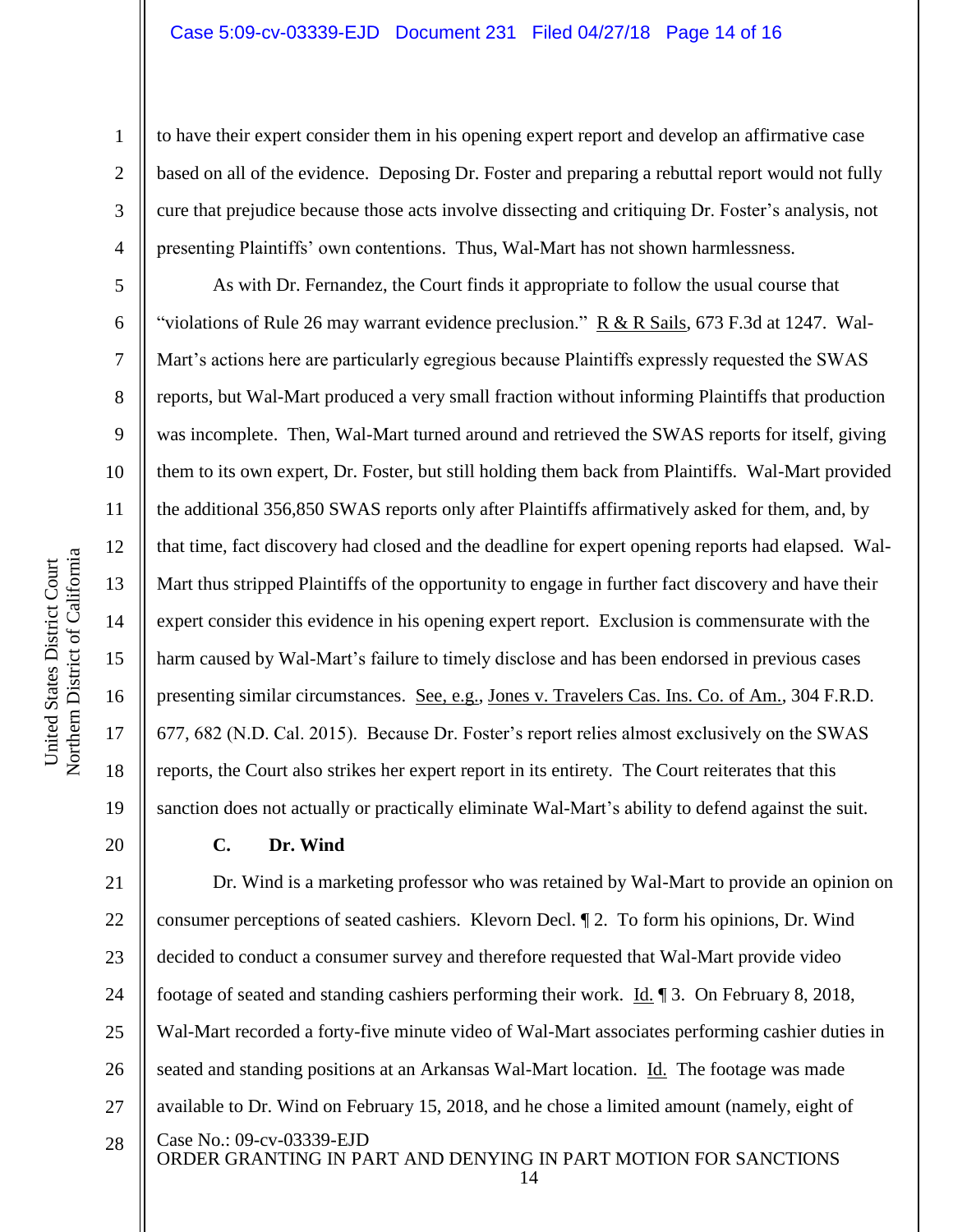thirty-six total spliced clips) to use in his study.  $\underline{Id}$ .  $\P$ 4. Wal-Mart's attorneys attempted to transmit Dr. Wind's eight clips to Plaintiffs via the file-sharing site on March 3, 2018. Coveney Decl. ¶ 6. Due to some continued technical difficulties, Wal-Mart arranged for hand delivery of a flash drive on March 5, 2018. Id. Wal-Mart supplied all thirty-six clips on a hard drive on March 8, 2018. Id.

Plaintiffs' argument that Wal-Mart's disclosure of these videos was untimely is relatively weak. Unlike the other evidence discussed above, the video footage relied on by Dr. Wind was not created until after the close of fact discovery. Even if the clock started running on February 8 when Wal-Mart shot the video, Plaintiffs had the entirety of the footage by March 8, four weeks later. And it is not entirely clear that the period should stretch that long when Dr. Wind did not select clips until February 15 and Wal-Mart attempted to make the chosen clips available on the file-sharing site on March 3. Nevertheless, the Court need not resolve any of these issues.

Regardless whether the disclosure was untimely, Wal-Mart has sufficiently established that any delay was harmless. To begin, the undisclosed information clocks in at a total of forty-five minutes, making any review eminently manageable. More importantly, in contrast to the evidence used by Drs. Fernandez and Foster, the audiovisual evidence used by Dr. Wind does not depict or describe the work of California class members and was not requested by Plaintiffs during discovery. Indeed, Dr. Wind's video footage shows an improvised version of Arkansas Wal-Mart employees working as cashiers at a Wal-Mart store in Arkansas. This reflects the basic fact that Dr. Wind's task was to conduct a general evaluation of consumers' reactions to seated and standing cashiers, not an examination of the particular work of California cashiers. In other words, the footage itself has little significance in the case apart from its connection to Dr. Wind's survey, and collection of the data was expressly designed to facilitate the survey.

Case No.: [09-cv-03339-EJD](https://ecf.cand.uscourts.gov/cgi-bin/DktRpt.pl?217321) ORDER GRANTING IN PART AND DENYING IN PART MOTION FOR SANCTIONS 24 25 26 27 28 For this reason, Wal-Mart's contentions about ongoing expert discovery ring true in this context. Plaintiffs have until May 14, 2018 to file a rebuttal to Dr. Wind's report and until May 18, 2018 to conduct expert discovery. Those dates provide ample time and opportunity for Plaintiffs to poke and prod Dr. Wind's survey methodology for weaknesses and flaws. Plaintiffs

1

2

3

4

5

6

7

8

9

10

11

12

13

14

15

16

17

18

19

20

21

22

23